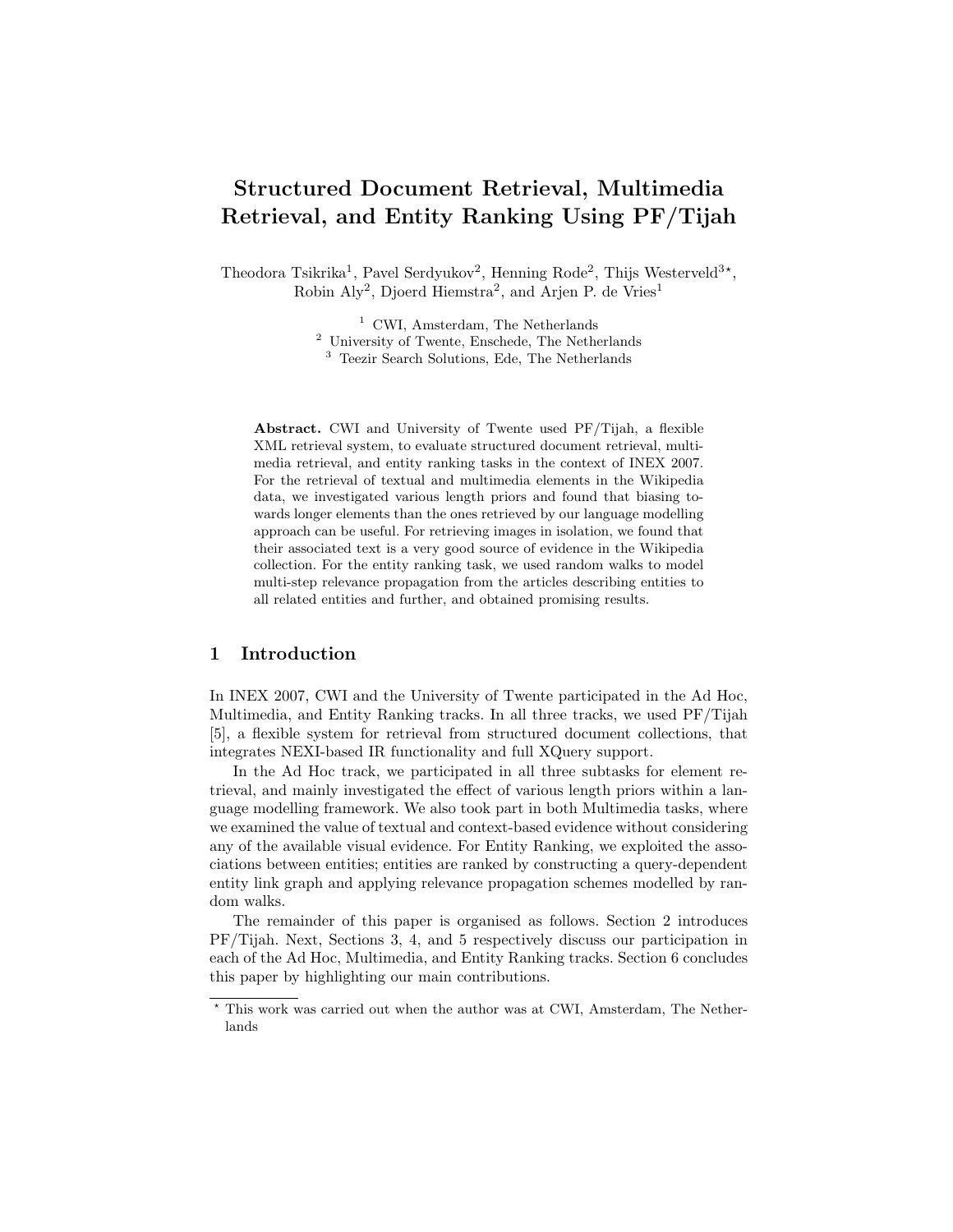### 2 The PF/Tijah System

PF/Tijah, a research project run by the University of Twente, aims at creating a flexible environment for setting up search systems. It achieves that by including out-of-the-box solutions for common retrieval tasks, such as index creation (that also supports stemming and stopword removal) and retrieval in response to structured queries (where the ranking can be generated according to any of several retrieval models). Moreover, it maintains its versatility by being open to adaptations and extensions.

PF/Tijah is part of the open source release of MonetDB/XQuery (available at http://www.sourceforge.net/projects/monetdb/), which is being developed in cooperation with CWI, Amsterdam and the University of München. PF/Tijah combines database and information retrieval technologies by integrating the PathFinder (PF) XQuery compiler [1] with the Tijah XML information retrieval system [11]. This provides PF/Tijah with a number of unique features that distinguish it from most other open source information retrieval systems:

- It supports retrieval of arbitrary parts of XML documents, without requiring a definition at indexing time of what constitutes a document (or document field). A query can simply ask for any XML tag-name as the unit of retrieval without the need to re-index the collection.
- It allows complex scoring and ranking of the retrieved results by directly supporting the NEXI query language.
- It embeds NEXI queries as functions in the XQuery language, leading to ad hoc result presentation by means of its query language.
- It supports text search combined with traditional database querying.

The above characteristics also make PF/Tijah particularly suited for environments like INEX, where search systems need to handle highly structured XML collections with heterogenous content. Information on PF/Tijah, including usage examples, can be found at: http://dbappl.cs.utwente.nl/pftijah/.

### 3 Ad Hoc Track

The granularity at which to return information to the user has always been an important aspect of the INEX benchmarks. The element and passage retrieval tasks aim to study ways of pointing users to the most specific relevant parts of documents. Various characteristics of the document parts or elements are of potential value in identifying the most relevant retrieval bits. Obviously the element content is a valuable indicator, but also more superficial features like the element type, the structural relation to other elements and the depth of the XML tree may play a role.

We studied the influence of a very basic feature: element size. Size priors have played an important role in information retrieval [14, 4, 8]. Kamps et al. [6] studied length normalization in the context of XML retrieval and INEX collections and found that the size distribution of relevant elements differed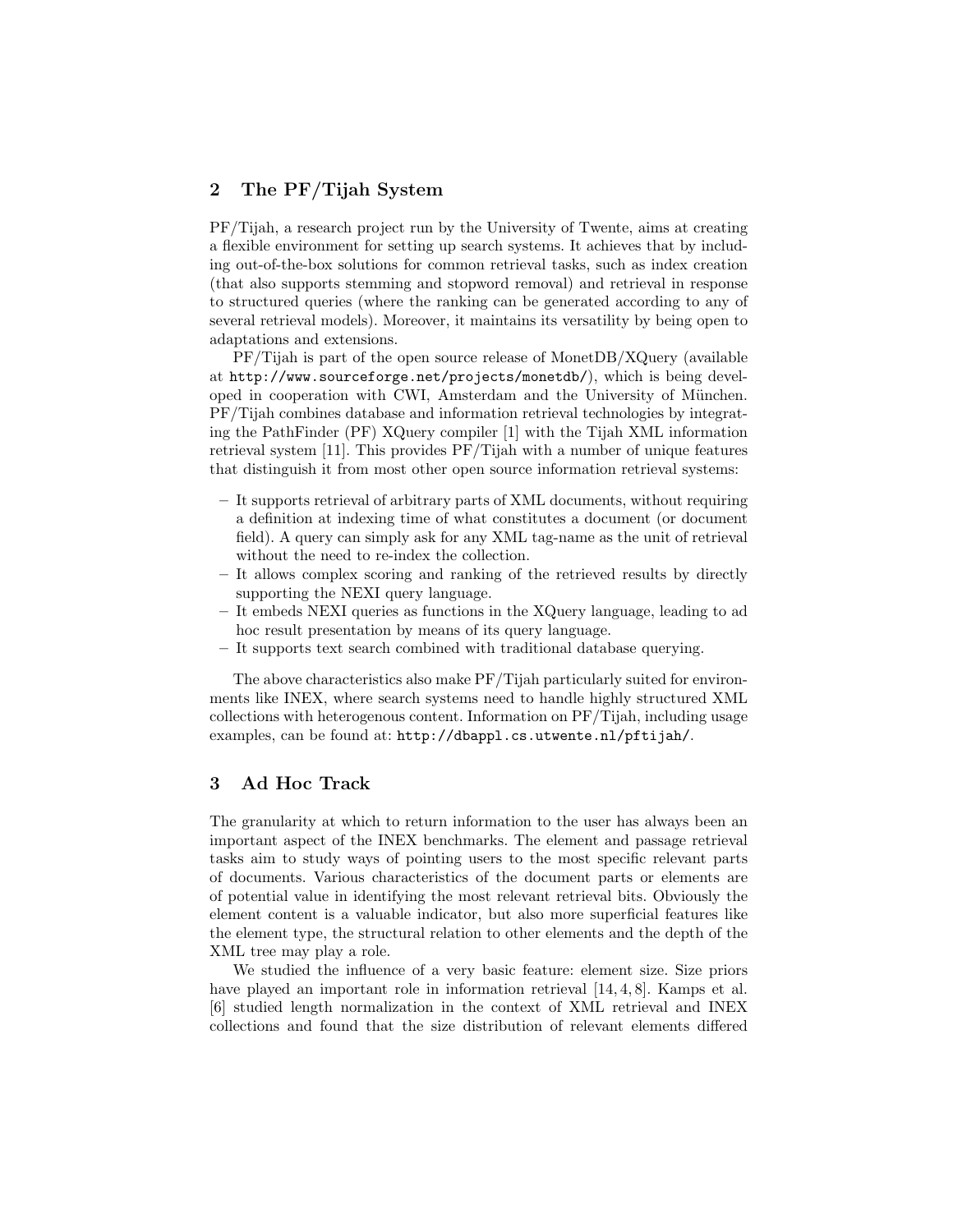significantly from the general size distribution of elements. Emphasizing longer elements by introducing, linear, quadratic or even cubic length priors improved the retrieval results significantly on the IEEE collection.

For this paper, we experimented with biasing towards longer elements (similarly to Kamps et al. [6]), but in the setting of the Wikipedia collection. We use a language modelling framework where document priors are incorporated as a priori probabilities of relevance based on document characteristics that are independent of a query (element size in our case). The probability of a document D given a query Q can be factored as the probability of drawing the query from the document  $(P(Q|D))$ : the document's language model) and the prior probability of the document  $P(D)$  (the prior probability of the query  $P(Q)$  does not influence the ranking and can be ignored):

$$
P(D|Q) = \frac{P(Q|D)P(D)}{P(Q)} \propto P(Q|D)P(D)
$$
\n(1)

where  $P(Q|D)$  is estimated using a unigram language model smoothed by a Jelinek-Mercer parameter [4]. We also performed a retrospective study on the Wikipedia collection, where we analysed the size distributions of elements in the collection, in the relevant elements for the INEX 2006 Focused task, and in the elements retrieved by our baseline language model run.

### 3.1 Experiments with Length Priors

In our runs for INEX 2007, we experimented with different priors. We submitted runs with priors that are linear in the log of the element size (star\_logLP) and runs with a normally distributed log size prior (star lognormal). Each of the prior runs is submitted for the Focused task and in addition filtered for the Relevant in Context task (runIDs with Ric affix); for relevant in context we grouped the results in a top 1500 baseline run by article and ordered the articles based on their top scoring element. In addition we submitted an article only baseline run, i.e. a run in which we only return full articles. This article run was submitted to both the Focused (article) and Best in Context tasks (article BiC) . Tables 1, 2, and 3 show the results for these official submissions.

Table 1. Results for the CWI/UTwente submissions to the Ad Hoc Focused task. The table shows the rank of the run among official submissions, the run identifier and the interpolated precision at 0.01 recall.

|    | rank runID            | iP[0.01] |
|----|-----------------------|----------|
| 56 | star_logLP            | 0.3890   |
| 59 | article               | 0.3701   |
| 78 | star_lognormal 0.0381 |          |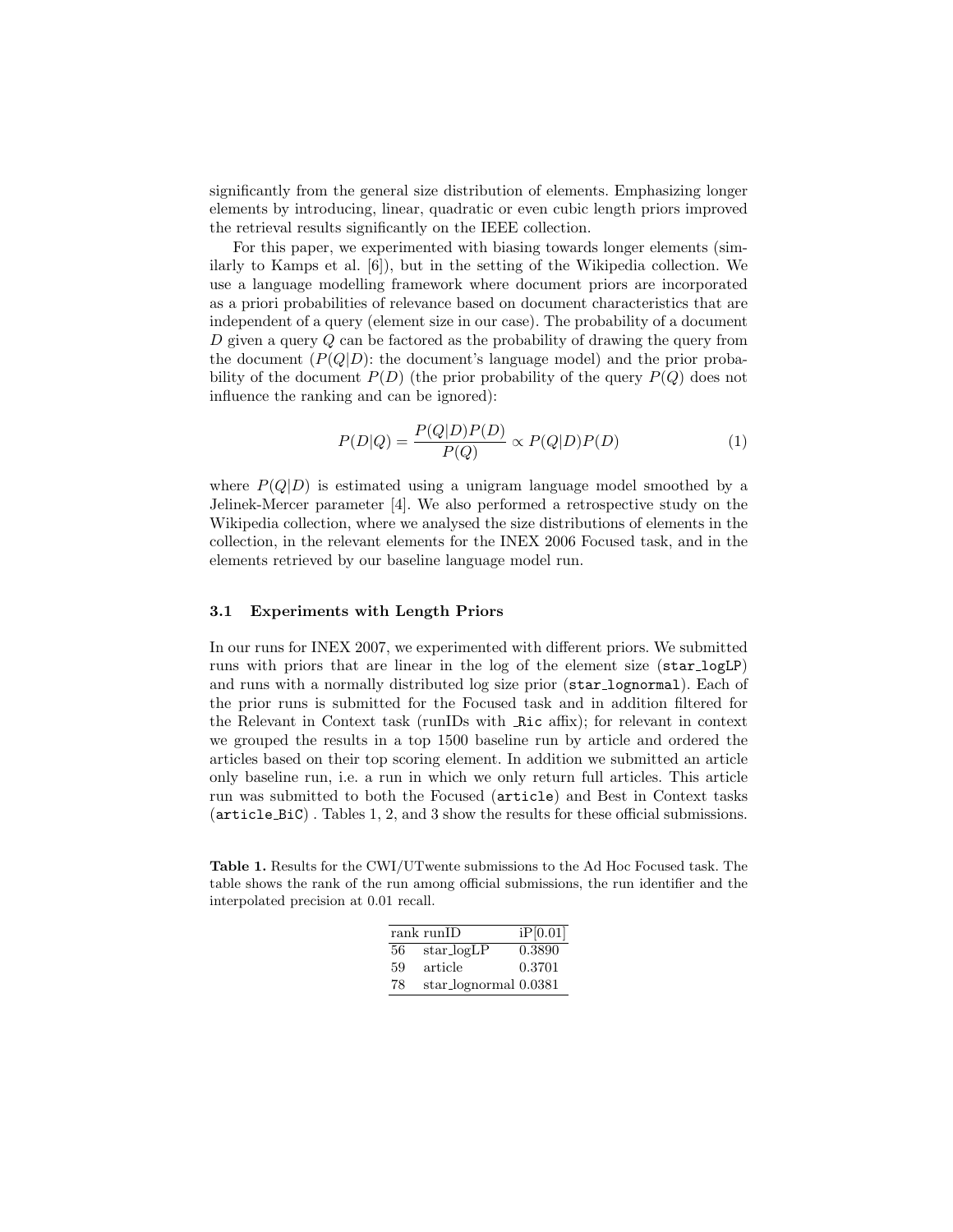Table 2. Results for the CWI/UTwente submissions to the Ad Hoc Relevant in Context task. The table shows the rank of the run among official submissions, the run identifier and Mean Average generalized precision.

|    | rank runID                     | MAgP   |
|----|--------------------------------|--------|
| 15 | $star\_{logLP_R}$              | 0.1233 |
| 64 | $star\$ ognormal_RinC $0.0075$ |        |

Table 3. Results for the CWI/UTwente submissions to the Ad Hoc Best in Context task. The table shows the rank of the run among official submissions, the run identifier and the Mean Average generalized precision.

|    | rank runID        | MAgP |
|----|-------------------|------|
| 31 | articleBic 0.1339 |      |

#### 3.2 Analysis of Element Size

The disappointing results with the two size priors warrant a study of the distribution of element size in relevant and non-relevant elements. We studied INEX 2006 data to gain some insight. Figure 1 shows the distribution of element sizes in the Wikipedia collection as a whole and in the relevant elements. While the collection contains many small elements, these are rarely relevant. If we would not pay attention to element length and use a retrieval model that does not have a bias for elements of any size we would retrieve too many small elements. Simply giving a bias towards longer elements could improve retrieval results.



Fig. 1. Size distribution of collection elements and elements relevant to 2006 topics.

As previously mentioned, one way of compensating for this emphasis on small elements that nicely fits in the language modeling framework that we use is to incorporate document priors. The probability of relevance given a certain size can be estimated by comparing the distributions of relevant elements to those of the collection:  $P_{size}(D) = P(relevant|size(D))$ . This leads to the prior visualized in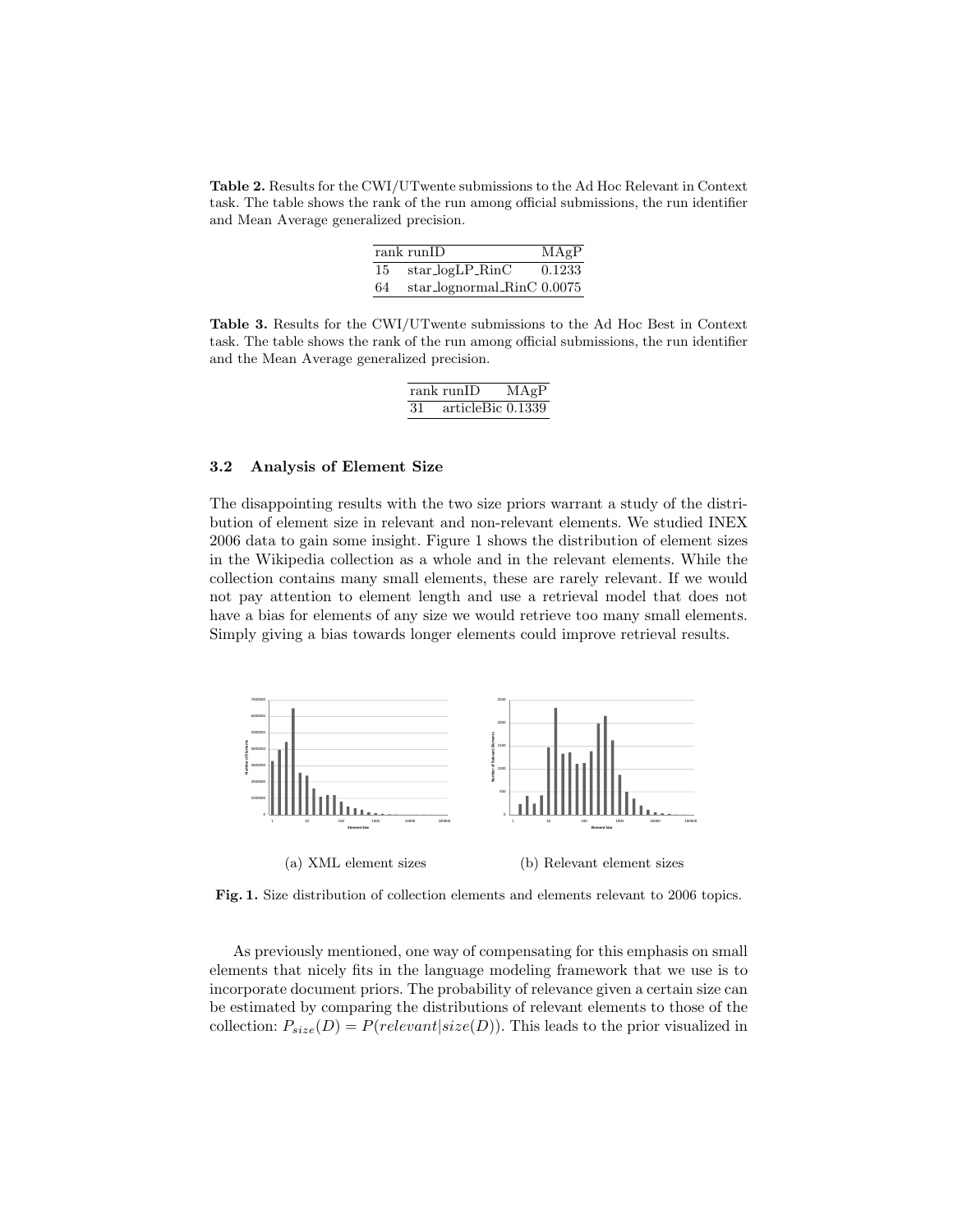Figure 2. A quadratic prior as found by Kamps et al. [6] for the IEEE collection seems appropriate.



Fig. 2. Size prior estimated from INEX 2006 statistics for relevant and collection elements

However, in reality, a retrieval model does not retrieve elements of all sizes uniformly. For example, the language model we use interpolates document and collection probabilities in a standard manner and computes the document probability based on the relative frequency of query terms in documents [4]. This has the effect that short elements containing query terms get a high score. Figure 3a shows the distribution of elements that we retrieve using this language modeling approach if we do not compensate for document length. Clearly, we retrieve a lot of small elements.



(a) Size distribution of elements re-(b) Size prior estimated from the fractrieved in Language Modeling frame-tion of the number of relevant and rework trieved elements

Fig. 3. Size distribution of retrieved elements and prior based on comparing this distribution with size distribution of relevant elements (Figure 1b)

To see which elements we should emphasize given the use of our language model, we also compute a prior based on comparing relevant to retrieved elements:  $P_{size}(D) = P(relevant|size(D), retrieved(D)).$  Figure 3b visualises these priors. Judging from this figure, it seems the prior should have a big peak around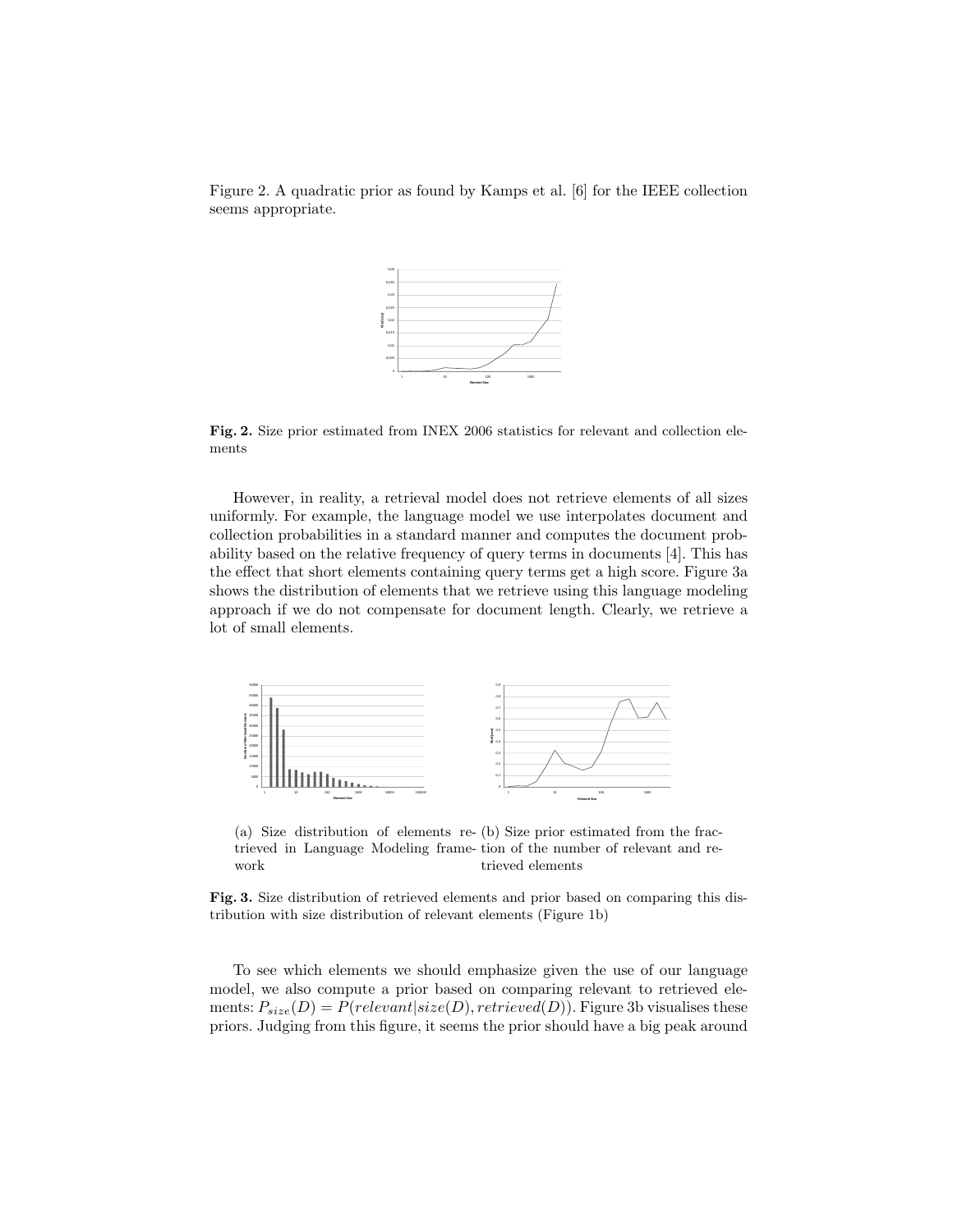1000 terms and a smaller peak around 10 terms. A mixture model seems an appropriate prior. Further experiments are needed to analyse the impact of such a prior on retrieval effectiveness.

### 4 Multimedia Track

CWI/Utwente participated in both MMfragments and MMimages tasks of the Multimedia track. Our overall aim is to investigate the value of textual and contextual evidence given information needs (and queries) with clear multimedia character. As a result, we only submitted text-based runs without taking into account any of the provided visual evidence. Below, we discuss our approaches and experimental results for both tasks.

#### 4.1 MMfragments task

For MMfragments, the objective is to find relevant XML fragments (i.e., elements or passages) in the (Ad Hoc) Wikipedia XML collection given a multimedia information need. MMfragments is actually very similar to the Ad Hoc retrieval task, with the difference being that MMfragments has a multimedia character and, therefore, requires the retrieved fragments to contain at least one relevant image, together with relevant text. Furthemore, additional visual evidence, such as concepts and image similarity examples, can be provided as part of a topic. Given these similarities, MMfragments was run in conjunction with the Ad Hoc track, with MMfragments topics forming a subset of the Ad Hoc ones. In addition, MMfragments contains the same three substasks as the Ad Hoc task. This gives us the opportunity to compare the effectiveness of MMfragments runs (i.e., runs with a clear multimedia character) against Ad Hoc runs on the same topic subset.

We only participated in the Focused MMfragments task. Given the similarities with the Ad Hoc task, we decided to (i) use only the title field of the topics, (ii) apply the same three element runs as the ones submitted for the Focused Ad Hoc task (i.e., article, star\_logLP and star\_lognormal), and (iii) realise the multimedia character by filtering our results, so that we only return fragments that contain at least one image. Not all  $\langle \text{image} \rangle$  tags in the (Ad Hoc) Wikipedia XML collection correspond to images that are actually part of the Wikipedia image XML collection; images that are not part of this collection will not be visible to users during assessments. Therefore, we also removed all results that contained references to images that are not in the Wikipedia image XML collection. This way, we made sure all our returned fragments contain at least one visible image.

The results of our official submissions are presented in Table 4. Given our analysis of priors in Section 3.2, further experimentation is needed to determine whether other priors (e.g., quadratic and mixed priors) would lead to better performace. Finally, Table 4 also presents the results of our Ad Hoc Focused runs on the MMfragments topic subset, which indicate the usefulness of our filtering approach in the context of topics with clear multimedia character.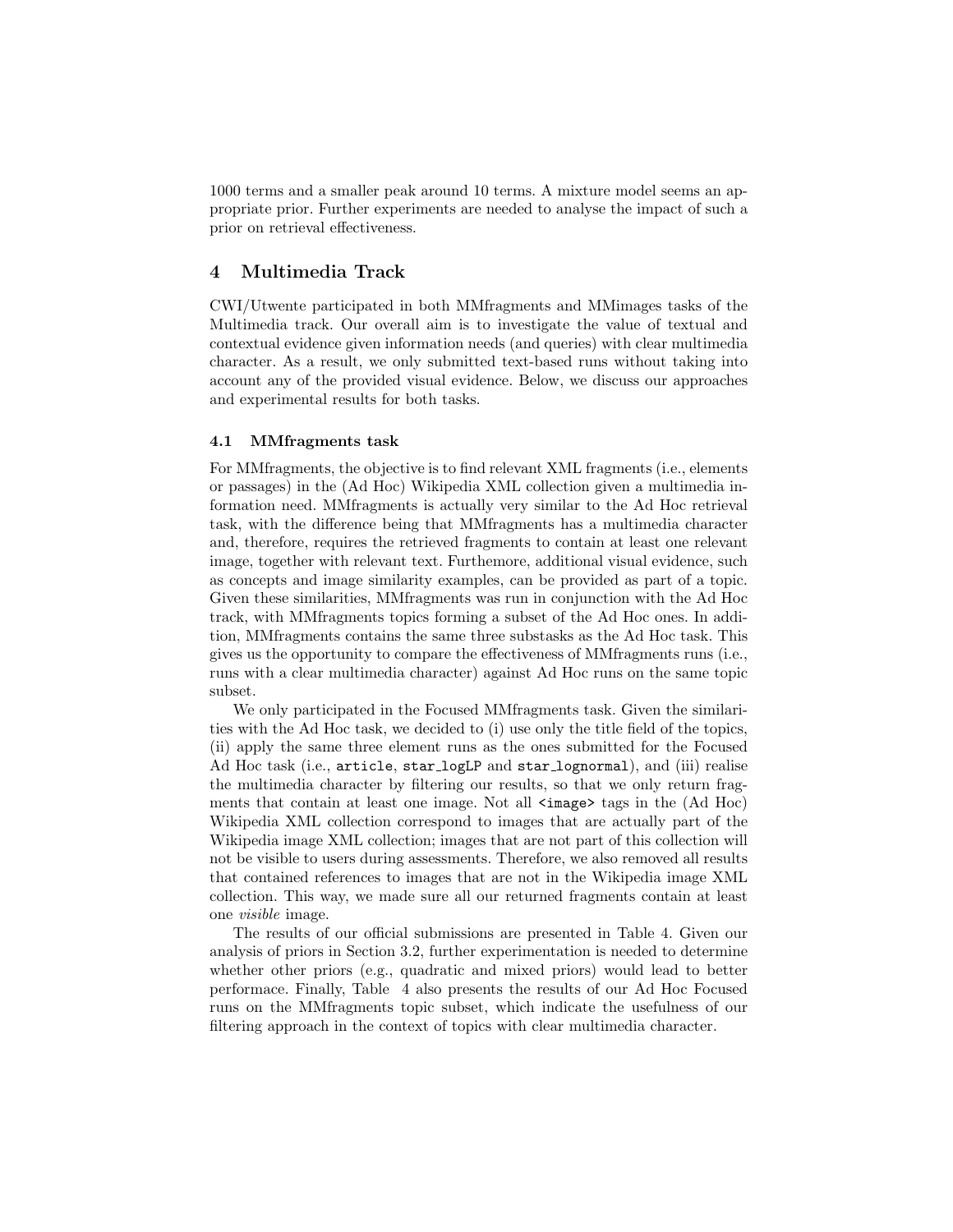Table 4. Results for the CWI/UTwente official MMfragments Focused submissions and Ad Hoc Focused runs on the MMfragments topic subset. The table shows the rank of the run among official submissions, the run identifier and the interpolated precision at 0.01 recall.

|   | rank runID                  | iP[0.01] |
|---|-----------------------------|----------|
| 1 | article_MM                  | 0.3389   |
| 4 | $star\$ loglength_MM 0.2467 |          |
| 5 | star_lognormal_MM 0.0595    |          |
|   | star_loglength              | 0.2325   |
|   | star_lognormal              | 0.1045   |

Table 5. Results for the CWI/UTwente official submissions and additional runs to the MMimages task. The table shows the rank of the run among official submissions, the run identifier and Mean Average Precision.

|   | rank runID                       | MAP    |
|---|----------------------------------|--------|
| 1 | title_MMim                       | 0.2998 |
| 3 | article_MMim                     | 0.2240 |
| 5 | figure_MMim                      | 0.1551 |
|   | title_MMim_lengthPrior           | 0.3094 |
|   | title_MMim_logLengthPrior 0.3066 |        |

#### 4.2 MMimages task

For MMimages, the aim is to retrieve documents (images + their metadata) from the Wikipedia image XML collection. Similarly to the Ad Hoc and MMfragments tasks, our submitted runs are based on the language modelling approach. Each image is represented either by its textual metadata in the Wikipedia image XML collection, or by its textual context when that image appears as part of a document in the (Ad Hoc) Wikipedia XML collection.

To be more specific, we submitted the following three runs:

- title MMim Create a stemmed index using the metadata accompanying the images in the Wikipedia image XML collection, and perform an article run using only the topics' title field: //article[about(.,\$title)].
- article MMim Rank the articles in the (Ad Hoc) Wikipedia XML collection using each topic's title field and retrieve the images that these articles contain. Filter the results, so that only images that are part of the Wikipedia image XML collection are returned.
- figure MMim Rank the figures with captions in the (Ad Hoc) Wikipedia XML collection using each topic's title field (//figure[about(.,\$title)]) and return the images of these figures (ensuring that these images are part of the Wikipedia image XML collection).

Table 5 presents the Mean Average Precision (MAP) of these runs, whereas Figure 4 compares them against all the runs submitted to the MMimages task. Our experimental results indicate that these text-based runs give a highly competitive performance on the MMimages task.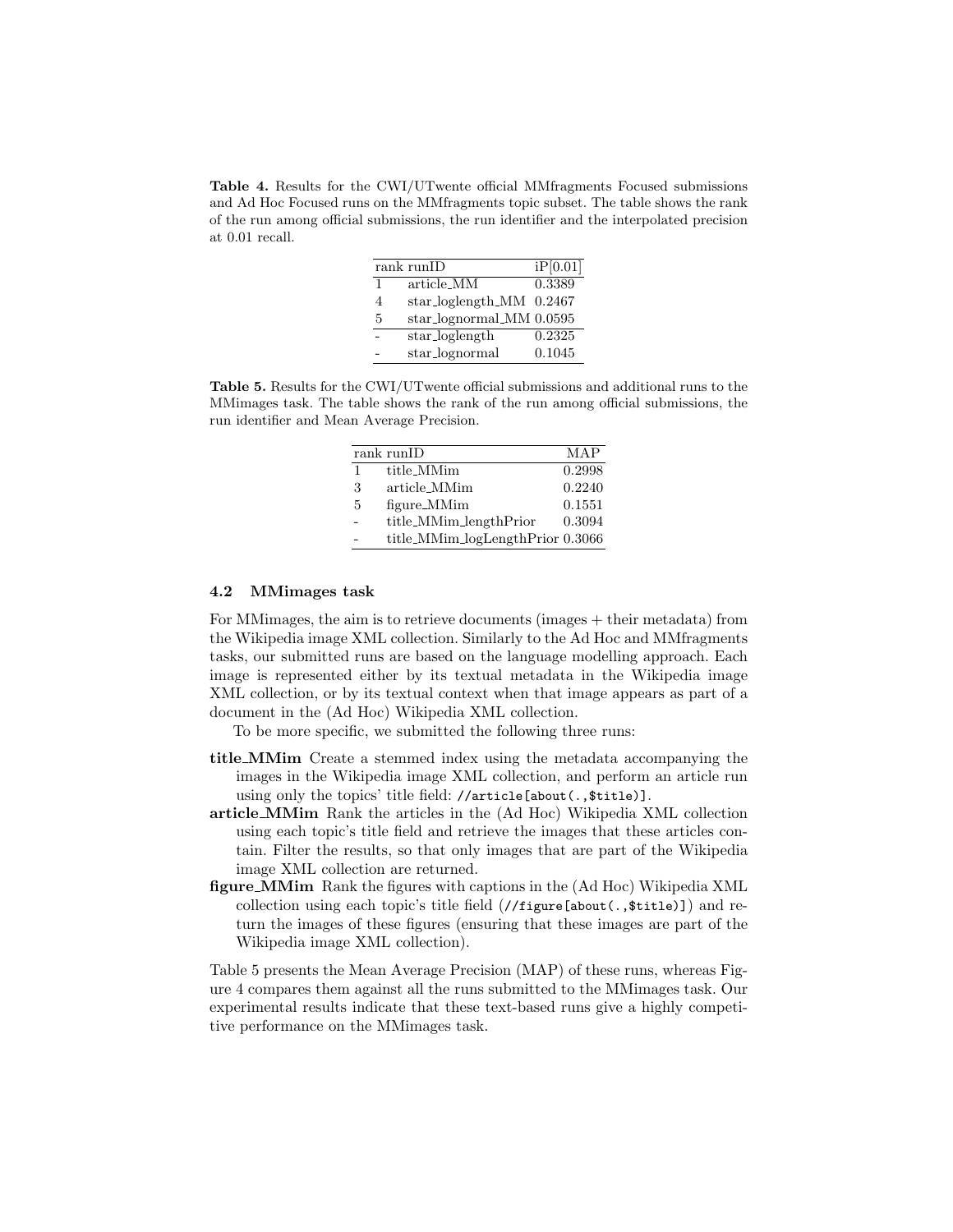

Fig. 4. MMimages results: CWI/Utwente runs compared to all submitted runs.

We incorporated a document prior based on length (defined as the number of terms in the metadata), title MMim lengthPrior, and the log of this length, title MMim logLengthPrior. By defining the priors in that manner, we are able to apply them without performing any training. Our results in Table 5 indicate that both priors improve over the corresponding baseline, with the length prior improving the most.

These runs are based on the assumption that the distribution of document size is different for relevant and non-relevant images. We perform a retrospective analysis of the distribution of length in the MMimages collection (Figure (5a)), and the relevant documents for 2007 (Figure (5b)). While the collection contains many small documents, these are rarely relevant. If we would not pay attention to document length and just use a retrieval model that does not have a bias for documents of any size, we would retrieve too many small documents. Simply giving a bias towards longer documents in the context of the INEX MMimages task has the potential of improving the retrieval result, which is confirmed by our evaluation experiments.

### 5 Entity Ranking by Relevance Propagation

We also participated in this year's entity ranking task. The queries here ask for a ranked list of entities, e.g., movies, flags, or diseases. Entities are usually identified by their name and type. An entity of type movie would be identified by its title. In general, the entity ranking task clearly differs from document ranking, since it requires to estimate the relevance of items that do not have text content [12, 15]. In this case, the ranking can only be done by propagating the relevance from retrieved text fragments to their contained entities. Using Wikipedia as the corpus for entity ranking experiments, the setting changes slightly. In order to use the existing mark-up of the corpus – instead of employing taggers for named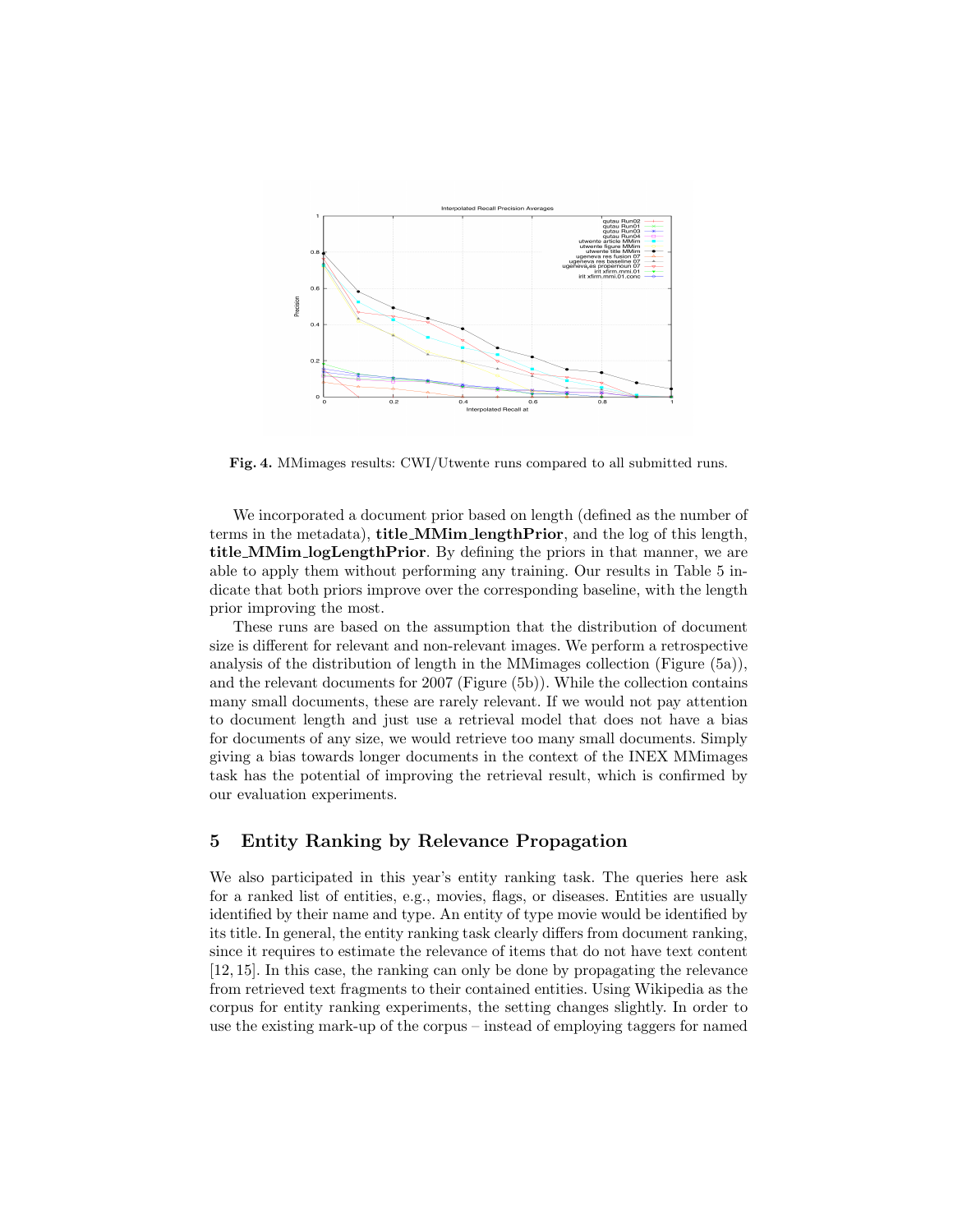

(a) Wikipedia image XML documents (b) MMimages 2007 relevant documents

Fig. 5. Size distribution of metadata in Wikipedia image XML collection and of metadata of images relevant to MMimages 2007 topics

entity recognition – the only entities considered were those that have their own Wikipedia article. An entity is contained in an article when it is linked by that article. In consequence, the distinction of articles and entities is abandoned. Since entities have their own article, they can also be ranked directly by their content.

In the context of Wikipedia, the type of an entity is defined by the categories assigned to the entity's article. An entity can thus have several types. Furthermore, Wikipedia categories are hierarchically organized. We can thus assume that an entity does not only belong the categories assigned to it, but also to ancestor categories. However, the hierarchy of Wikipedia's categories does not form a strict tree, and thus moving too far away from the original categories can lead to unexpected type assignments.

Our entity ranking approach can be summarized by the following processing steps: (1) initial retrieval of articles, (2) building of an entity graph, (3) relevance propagation within the graph, and (4) filtering articles by the requested type. The notion of *entity graph* stands here for a query-dependent link graph, consisting of all articles (entities) returned by the initial retrieval as vertices and the link-structure among them forming the edges. Links to other articles not returned in the initial ranking are not considered in the entity graph. The entity graph can later be used for the propagation of relevance to neighbouring nodes. Starting with web retrieval  $[10, 7, 13]$ , graph based ranking techniques have been recently used in several fields of IR [3, 9, 2].

### 5.1 Baseline: Entity Retrieval by Description Ranking

The simplest and most obvious method for entity retrieval is the ranking of their textual descriptions with some classic document retrieval method. In our experiments, we rank Wikipedia articles representing entities using a language model based retrieval method:

$$
P(Q|e) = \prod_{t \in Q} P(t|e),\tag{2}
$$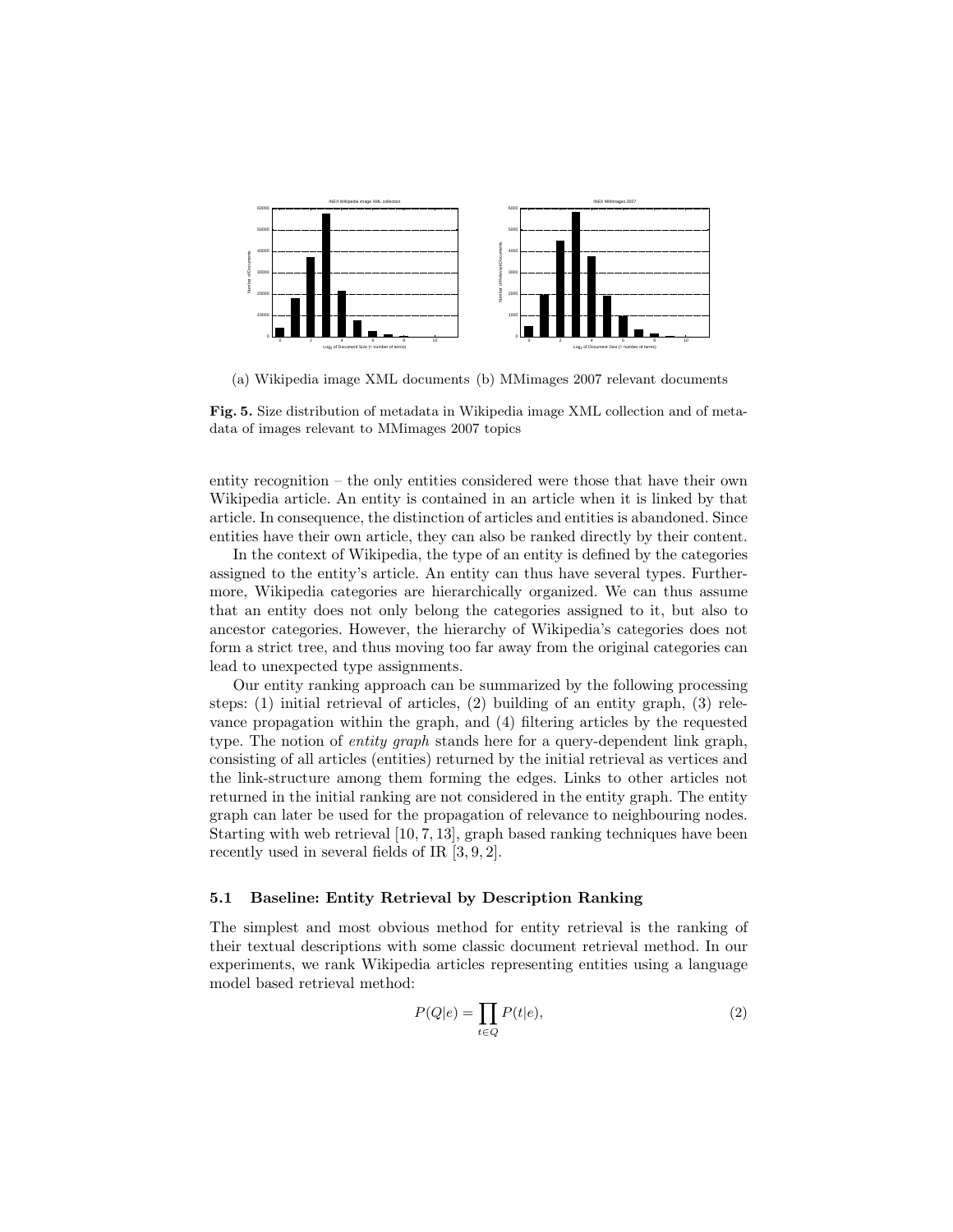$$
P(t|e) = (1 - \lambda_C) \frac{tf(t, e)}{|e|} + \lambda_C \frac{\sum_{e'} tf(t, e')}{\sum_{e'} |e'|}
$$
 (3)

where  $tf(q, e)$  is a term frequency of q in the entity description e, |e| is the description length and  $\lambda_C$  is a Jelinek-Mercer smoothing parameter - the probability of a term to be generated from the global language model. In all our experiments,  $\lambda_C$  is set to 0.8, which is standard in retrieval tasks.

However, due to several reasons this approach may produce unsatisfactory results. First, many entities have too short or empty descriptions, especially those that appear in novel and evolving domains that are just becoming known. Thus, many entities may get scores close to zero and not appear in the top. Second, many entities are described by showing the associations with other entities and in terms of other entities. This means that query terms have lesser chance in appearing in the content of a relevant description, since some concepts mentioned in its text are not explained because explanations can be found in their own descriptions.

#### 5.2 Entity Retrieval Based on K-Step Random Walk

In our follow-up methods, we consider that relevance propagation from initially retrieved entities to the related ones is important. We imagine and model the process in which the user, after seeing initial list of retrieved entities:

- selects one document and reads its description,
- follows links connecting entities and reads descriptions of related entities.

Since we consider this random walk as finite, we assume that at some step a user finds the relevant entity and stops the search process. So, we iteratively calculate the probability that a random surfer will end up with a certain entity after K steps of walk started at one of the initially ranked entities. In order to emphasize the importance of entities to be in proximity to the most relevant ones according to the initial ranking, we consider that both (1) the probability to start the walk from certain entity and (2) the probability to stay at the entity node are equal to the probability of relevance of its description.

$$
P_0(e) = P(Q|e) \tag{4}
$$

$$
P_i(e) = P(Q|e)P_{i-1}(e) + \sum_{e' \to e} (1 - P(Q|e'))P(e|e')P_{i-1}(e'),\tag{5}
$$

The probabilities  $P(e|e')$  are uniformly distributed among links outgoing from the same entity. Finally, we rank entities by their  $P_K(e)$ .

Linear Combination of Step Probabilities It is also possible to estimate entity relevance using several finite walks of different lengths at once. In the following modification of the above described method, we rank entities considering a weighted sum of probabilities to appear in the entity node at different steps:

$$
P(e) = \mu_0 P_0(e) + (1 - \mu_0) \sum_{i=1}^{K} \mu_i P_i(e)
$$
\n(6)

In our experiments we set  $\mu_0$  to 0.5 and distribute  $\mu_1 \dots \mu_K$  uniformly.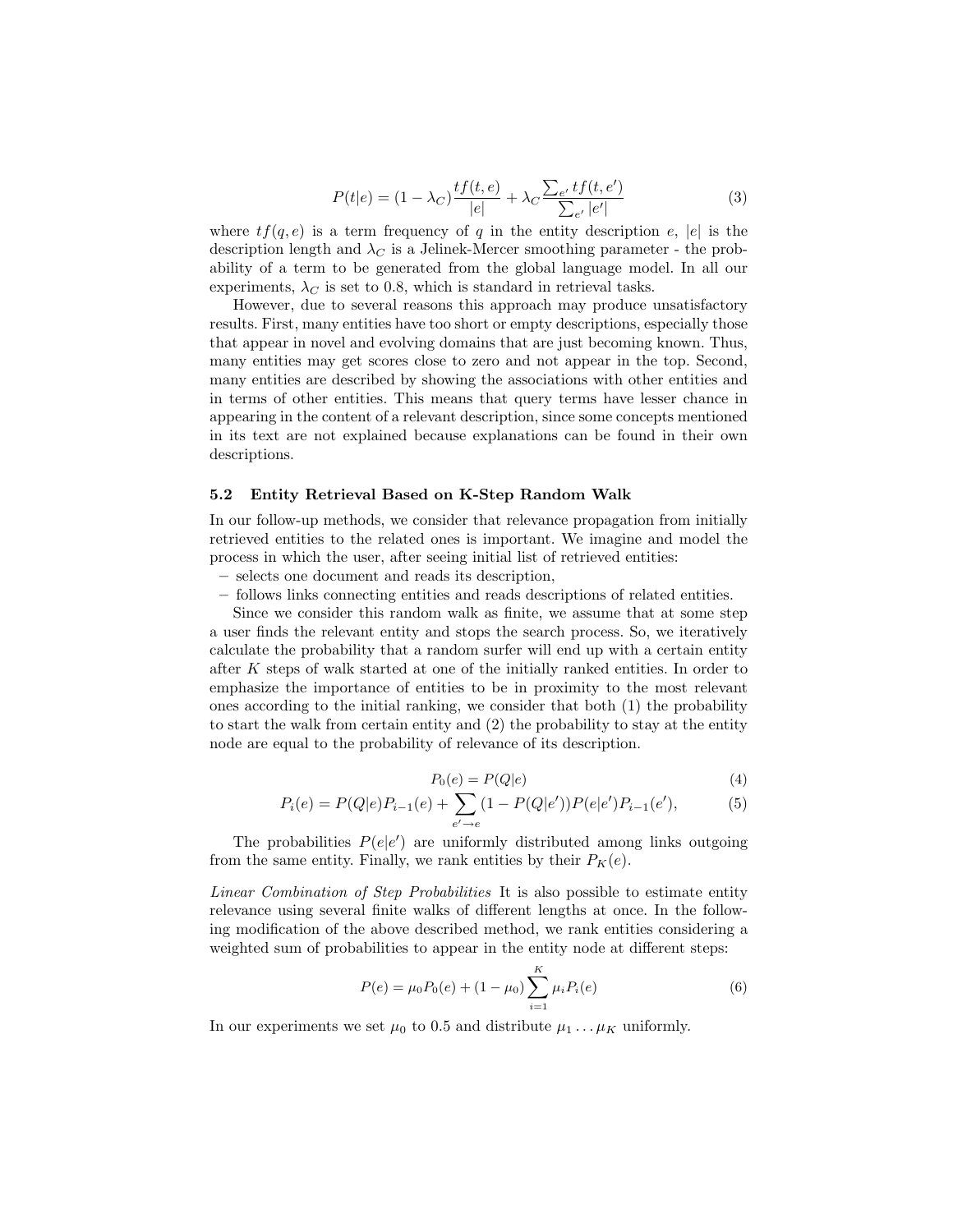#### 5.3 Entity Retrieval Based on Infinite Random Walk

In our second approach, we assume that the walk in search for relevant entities consists of countless number of steps. The stationary probability of ending up in a certain entity is considered to be proportional to its relevance. Since the stationary distribution of a described discrete Markov process does not depend on the initial distribution over entities, the relevance flow becomes unfocused. The probability to appear in a certain entity node becomes dependent only on its centrality, but not on its closeness to the sources of relevance. To solve this issue, we introduce regular jumps to entity nodes from any node of the entity graph after which the walk restarts and the user follows inter-entity links again. We consider that the probability of jumping to a specific entity equals to the probability of relevance of its description. This makes a random walker visit entities which are situated closer to the initially highly ranked ones more often during normal walk steps. The following formula is used for iterations until convergence:

$$
P_i(e) = \lambda_J P(Q|e) + (1 - \lambda_J) \sum_{e \to e'} P(e|e') P_{i-1}(e')
$$
 (7)

where  $\lambda_J$  is the probability that, at any step, the user decides to make a jump and not to follow outgoing links anymore. The described discrete Markov process is stochastic and irreducible, since each entity is reachable due to the introduced jumps, and hence has a stationary distribution. Consequently, we rank entities by their stationary probabilities  $P_{\infty}(e)$ .

#### 5.4 Experiments

We trained our models using the 28 queries from the Ad-Hoc XML Retrieval task that are also suitable for the entity ranking task. All our algorithms start from the retrieval of articles from the collection using a language modelling approach to IR for scoring documents. Then, we extract entities mentioned in these articles and build entity graphs. For the initial article retrieval, as well as for the graph generation, the PF/Tijah retrieval system was employed. For this experiment, we generated XQueries that directly produce entity graphs in graphml format given a title-only query. We tuned our parameters by maximization of the MAP measure for 100 initially retrieved articles.

For the following methods, we discuss their performance first on the training and then on the test data:

- Baseline: the baseline method which ranks entities by the relevance of their Wikipedia-articles (see Equations 2, 3),
- K-Step RW: the K-step Random Walk method which uses multi-step relevance propagation with K steps (see Equations 4, 5),
- K-Step RWLin: the K-step Random Walk method which uses the linear combination of entity relevance probabilities at different steps up to K (see Equation 6),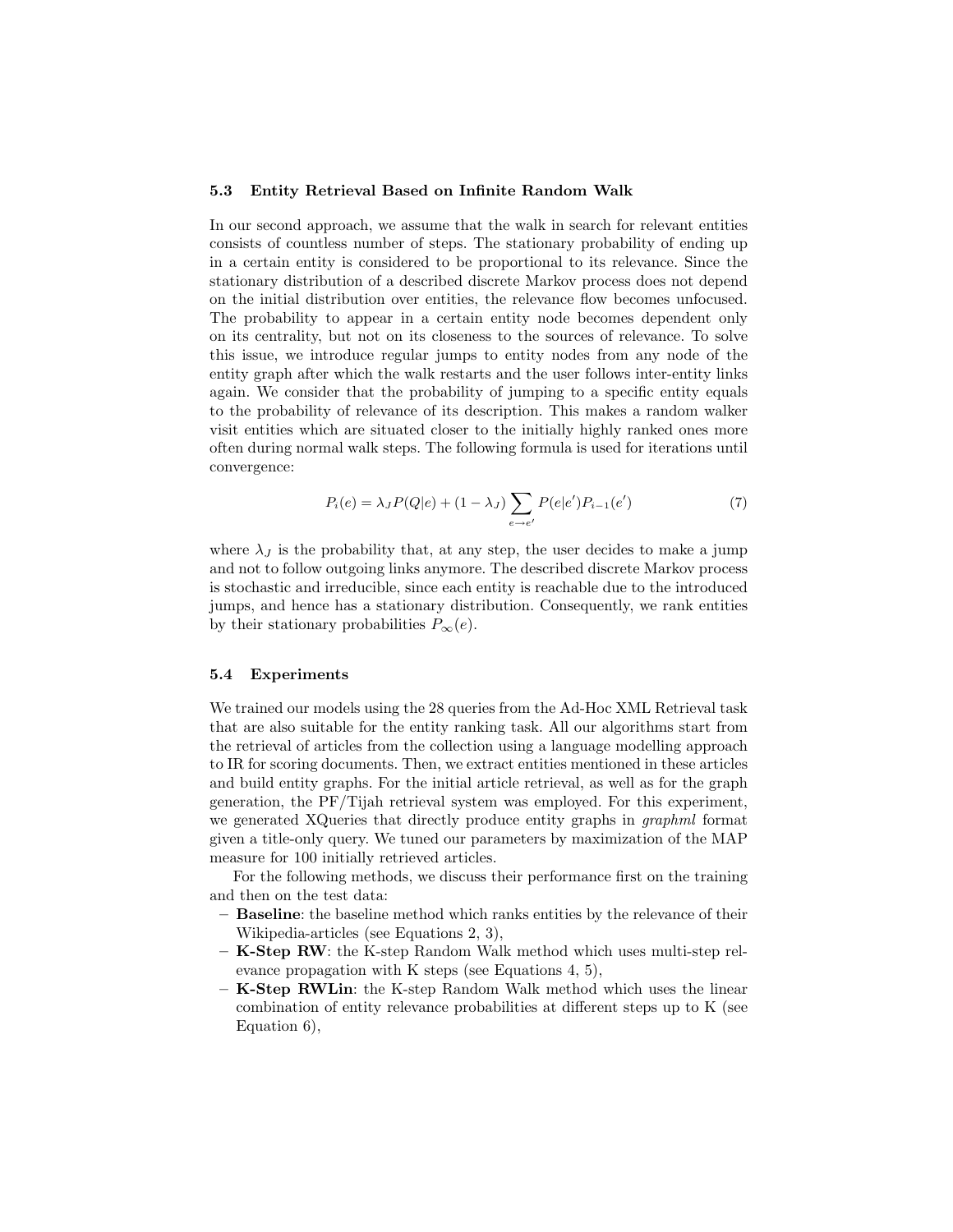- IRW: the Infinite Random Walk method which ranks entities by the probability of reaching them in infinity during non-stop walks (see Equation 7).

For the Entity Retrieval task, we have a query and the list of entity categories as input. However, according to the track guidelines and our own intuition, relevant entities could be found to be out of the scope of given categories. Preliminary experiments have shown that using parent categories of any level spoiled the performance of the Baseline method. However, it was very important to include child categories up to 3rd level both for our Baseline method and for our remaining methods which require tuned parameters (see Figure 6). This probably means that queries were created with an assumption that given categories should be the greatest common super-types for the relevant entities. It must be mentioned that we used entities of all categories for the graph construction and relevance propagation, and filtered out entities using the list of allowed categories only at the stage of result output.  $\mathbb{F}$ 



Fig. 6. MAP performance of all methods for different levels of child categories added

In all our methods, except the Baseline, we had to tune one specific parameter. For the K-step RW and K-step RWLin methods, we experimented with the number of walking steps. As we see in Figure 7, both methods reach their maximum performance after 3 steps only. The K-step RW Lin method seems to be more robust to the parameter setup. This probably happens because it smooths the probability to appear in a certain entity after K steps, with probabilities of visiting it earlier. The rapid decrease of performance for even steps for the K-step RW method can be explained in the following way. A lot of relevant entities are only mentioned in the top ranked entity descriptions and do not have their own descriptions in this top, due to their low relevance probability or due to their absence in the collection. The relevance probability of these "outsider" entities entirely depends on the relevance of related entities, which are not relevant entities themselves (for example, do not match the requested entity type), but tell a lot about the ranked entity. So, all "outsider" entities have direct (backward) links only to the entities with descriptions in the top.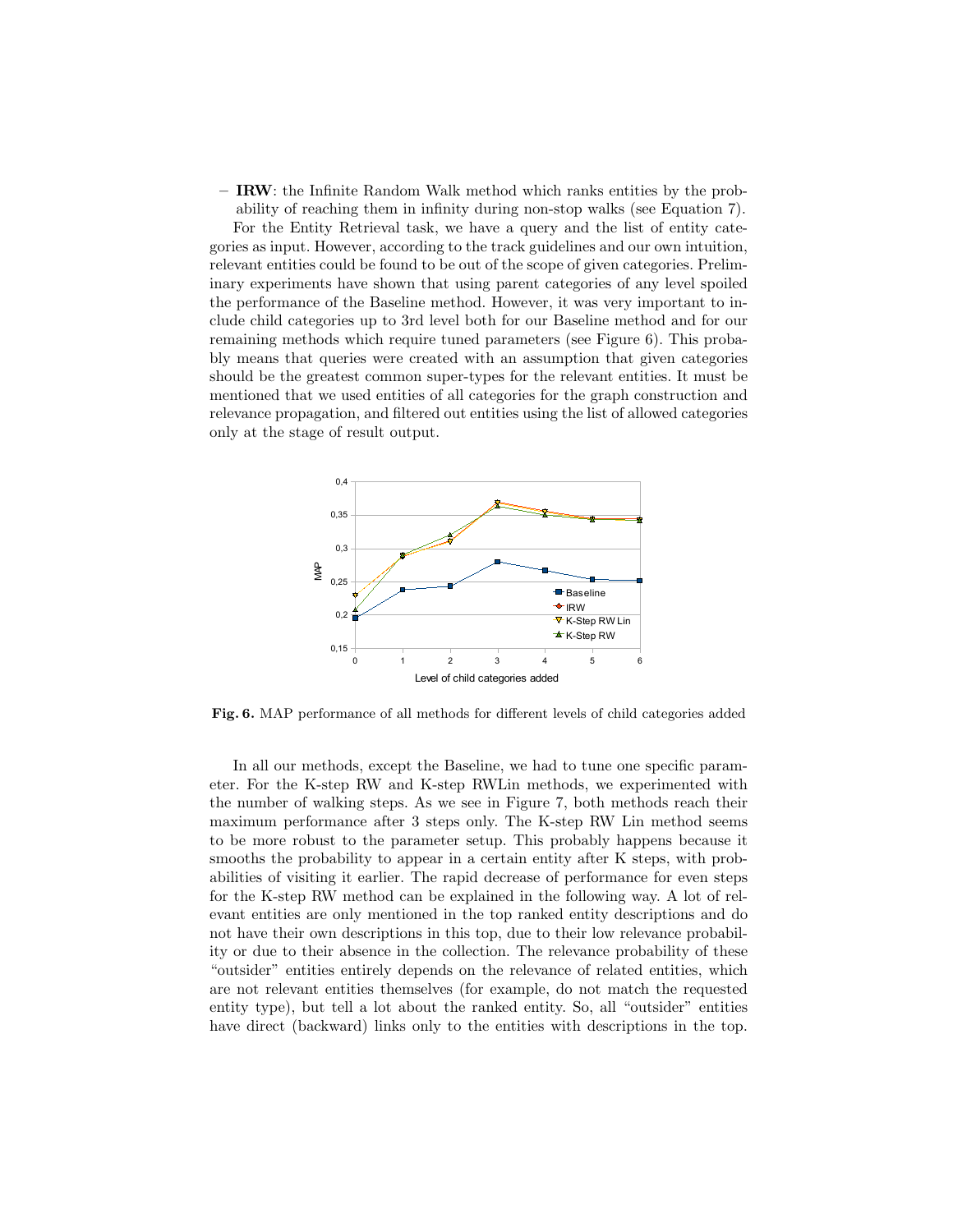Since we always start walking only from the latter entities, the probability to appear in "outsider" entities at every even step is close to zero.



Fig. 7. MAP performance for two methods and different numbers of steps

case for the finite random walk methods. only 2-3 steps (before the next restart) is the best strategy. which is also the ranked entities for the IRW method. According to results shown in Figure 8, We also experimented with the probability to restart the walk from initially values between  $0.3$  and  $0.5$  seem to be optimal. This actually means that making



rance or new memor for unicrem values or jum Fig. 8. MAP performance of IRW method for different values of jumping probability

the K-Step RW method produced a bit worse results than the other two. all our three methods significantly outperform the **Baseline** method. However, To sum the things up, our experiments with the training data showed that

and the IRW methods are equally  $\mathbf p$ As we see in Table 6, our final results on the test data show that both the K-Step RWLin and the IRW methods are equally more effective than the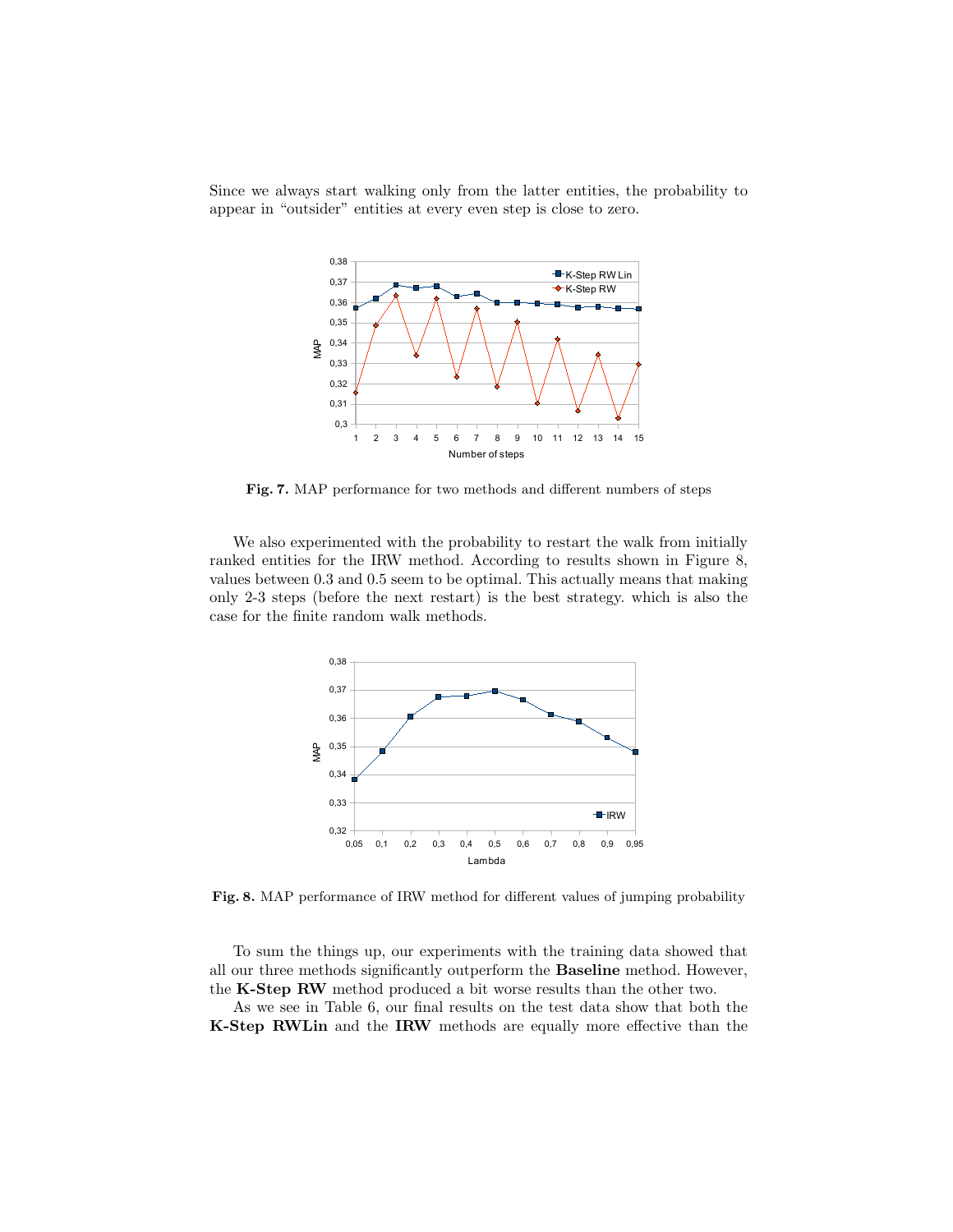| runID              | MAP   |
|--------------------|-------|
| <b>Baseline</b>    | 0.291 |
| K-Step RW          | 0.281 |
| K-Step RWLin 0.306 |       |
| <b>IRW</b>         | 0.301 |

Table 6. Final results for all methods for the Entity Ranking task

Baseline method. The fact that the K-Step RW could not outperform the Baseline method in our final experiments confirms its lower robustness with respect to the proper parameter setup.

### 6 Conclusions

This is the second year that CWI and University of Twente used PF/Tijah in INEX. The flexibility of this system is clearly demonstrated through its application in INEX tracks as diverse as ad hoc structured document retrieval, retrieval of multimedia documents and document fragments, and entity ranking.

The unigram language modelling approach we have previously applied in Ad Hoc element retrieval tasks retrieves short elements. Given that our analysis of last year's results indicates that the relevant elements tend to be longer than the ones our approach retrieves, the incorporation of length priors would be beneficial. For the Focused subtask, further experimentation is needed to determine whether the priors indicated by our recent analysis would yield better performance, whereas for the Best in Context and Relevant in Context subtasks, we need to examine in more detail our filtering strategies.

Our text only approach to Multimedia retrieval was very successful on the MMimages task. Further experimentation on the MMfragments task would reveal whether more appropriate filtering techniques or alternative priors would improve our results.

The experiments with our approaches for entity ranking demonstrated the advantage of multi-step relevance propagation from textual descriptions to related entities over the simple ranking of entity textual descriptions. The further improvement seems especially challenging because all our three methods showed quite similar effectiveness.

## 7 Acknowledgements

This material is based on work funded in part by the European Union via the European Commission project VITALAS (contract no. 045389), the Dutch National project MultimediaN, and the Netherlands Organisation for Scientific Research (NWO).